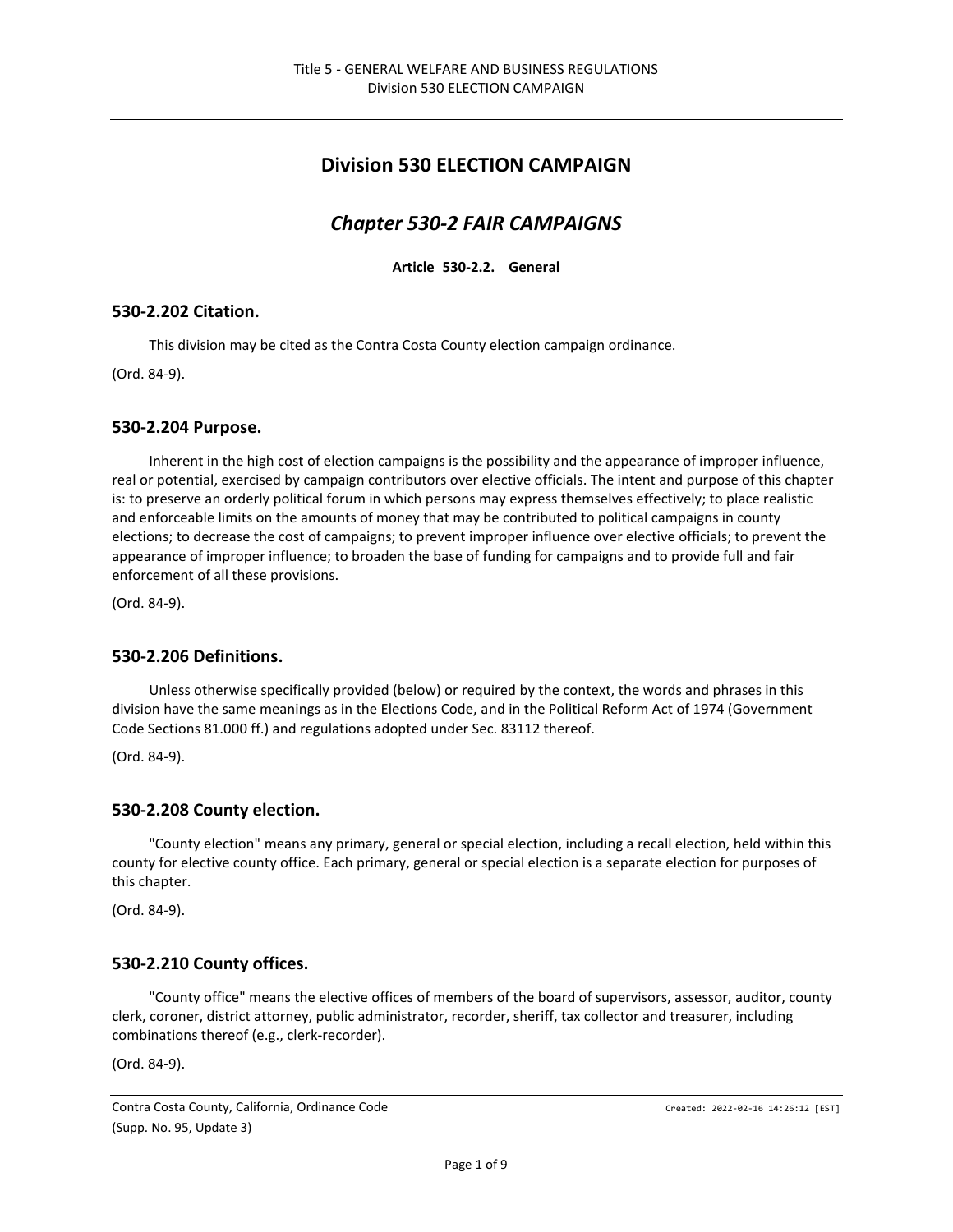#### **530-2.212 Election cycle.**

An "election cycle" begins on the first day of the month following the month in which the statewide direct primary election is held or January 1st, whichever comes first immediately following an election. An election cycle ends on the last day of the month in which the statewide direct primary election is held or December 31st whichever comes first, immediately following the next election for the same office.

(Ords. 99-40 § 2, 86-27, 84-9).

#### **530-2.213 Local ballot measure.**

"Local ballot measure" means any proposition which is submitted to popular vote at an election by action of the board of supervisors, or any proposition which is submitted or intended to be submitted to a popular vote at an election by initiative or referendum as provided for in California Elections Code, Division 5, Chapter 2 "County Elections," Articles 1 and 2, Sections 3700—3755.5 or by recall procedure for a county office, whether or not the proposition qualifies for the ballot.

(Ord. 92-1 § 2).

### **530-2.214 Exemptions.**

Notwithstanding any other provision in this chapter, it does not apply to contributions placed in a controlled committee(s) of an incumbent of a county office where:

- (1) That incumbent designates the committee as a committee to collect funds for purposes other than a campaign for county office;
- (2) Those funds are not used for any purpose related to a campaign by that incumbent; and
- (3) Those funds are not transferred to or used for any other committee controlled by that incumbent which raises or receives or spends money for the purposes related to a campaign for a county office.

(Ord. 84-9).

### **530-2.215 Small contributor committee.**

"Small contributor committee" shall have the same meaning as Government Code Section 85203. It means any committee which meets all of the following criteria: it has a membership of at least one hundred individuals; all the contributions it receives from any person in a calendar year total fifty dollars or less; it has been in existence for at least six months; it is not a candidate-controlled committee.

(Ord. 96-48 § 3).

### **530-2.216 Broad based political committee.**

"Broad based political committee" means a committee within the meaning of Government Code Section 82013(a) which has been in existence for more than six months, receives contributions from one hundred or more persons and acting in concert makes contributions to five or more candidates.

(Ords. 98-6 § 3, 89-11).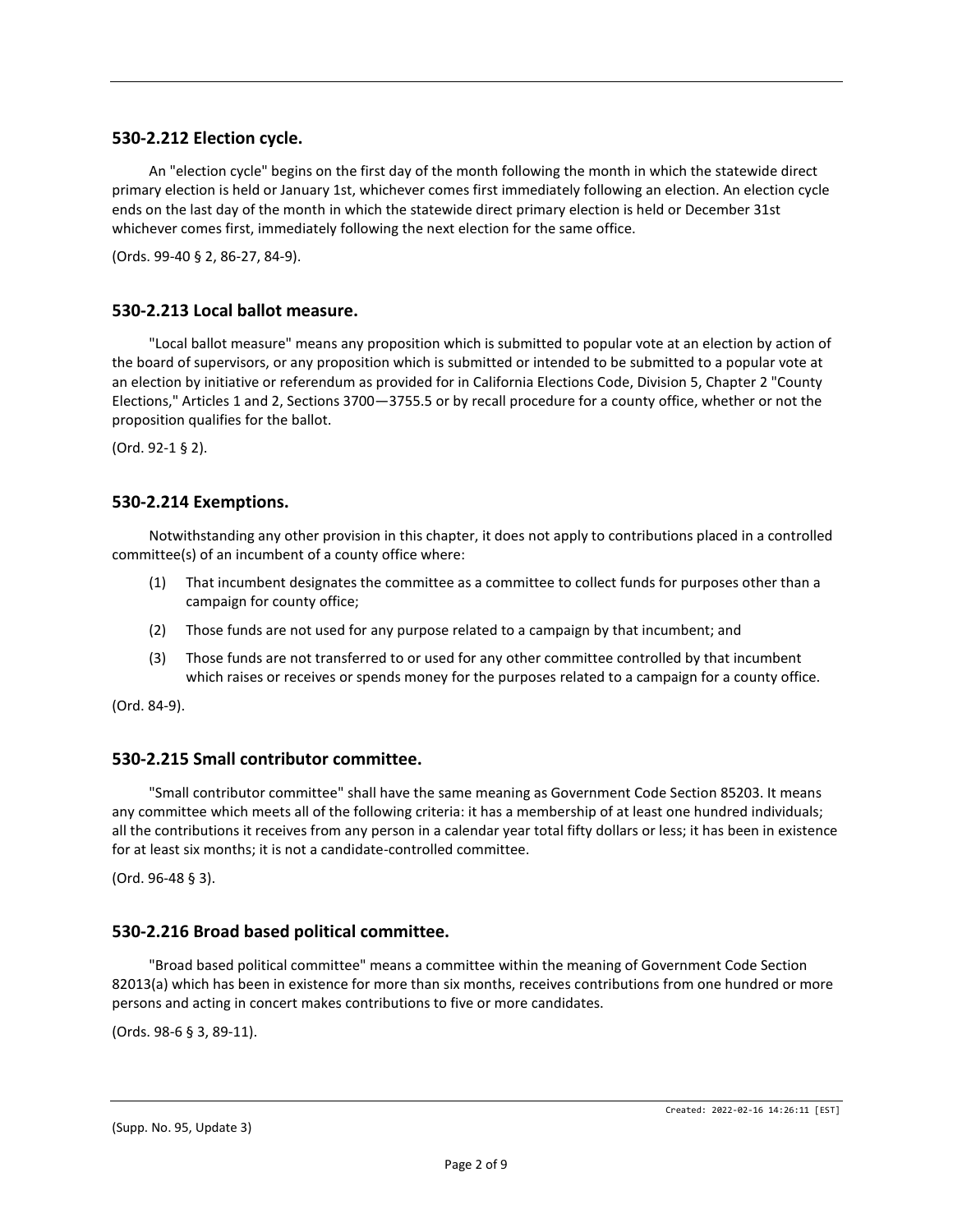### **530-2.222 Limitations on filing requirements.**

Notwithstanding any other provisions in this chapter, all filing requirements found in this chapter which are additional to or different from those set forth in Chapter 4 of the Political Reform Act (Government Code Sections 84100 et seq.) shall apply only to candidates seeking election in Contra Costa County, their controlled committees or committees formed primarily to support or oppose their candidacies, to committees formed primarily to support or oppose a local ballot measure which is being voted on only in Contra Costa County, and county general purpose committees active only in Contra Costa County, which support or oppose candidates for county office or the qualification of or passage of local ballot measures which are being voted on only in Contra Costa County.

(Ords. 92-9 § 2, 92-1 § 3, 86-48).

## *Article 530-2.4. Contribution Limits*

#### **530-2.402 Individual campaign contributions.**

For a single county election cycle, no person or political committee (other than the candidate or a broad based political committee) shall make, and no candidate or campaign treasurer shall accept, any monetary or nonmonetary contribution to or for a single candidate for county office or to or for a committee authorized in writing by the candidate to accept contributions for him or her that will cause the total amount contributed by that person or political committee in support of that candidate for that election cycle to exceed two thousand five hundred dollars.

( Ord. No. 2022-04 , § II, 2-1-22; Ords. 04-22 § 2, 89-11, 84-9).

### **530-2.403 In-kind contribution of campaign office space.**

Notwithstanding any other provisions in this chapter, in a single county election cycle, a person or political committee may give up to five thousand dollars in in-kind contributions of campaign office space and a candidate may accept one or more in-kind contributions of campaign office space which do not exceed an aggregate amount of five thousand dollars in value.

(Ord. 92-9 § 3).

### **530-2.404 Broad based political committees.**

In a single county election cycle, no broad based political committee shall make, and no candidate or campaign treasurer shall accept, any monetary or nonmonetary contribution to or for a single candidate for county office or to or for a committee authorized in writing by the candidate to accept contributions for him or her, which will cause the total amount contributed by such broad based political committee in support of that candidate for that election cycle to exceed ten thousand dollars, provided, nevertheless, that the total aggregate amount of contributions from all broad based political committees that may be accepted by a single candidate in an election cycle shall not exceed fifty thousand dollars.

(Ord. 04-22 § 3, 89-11).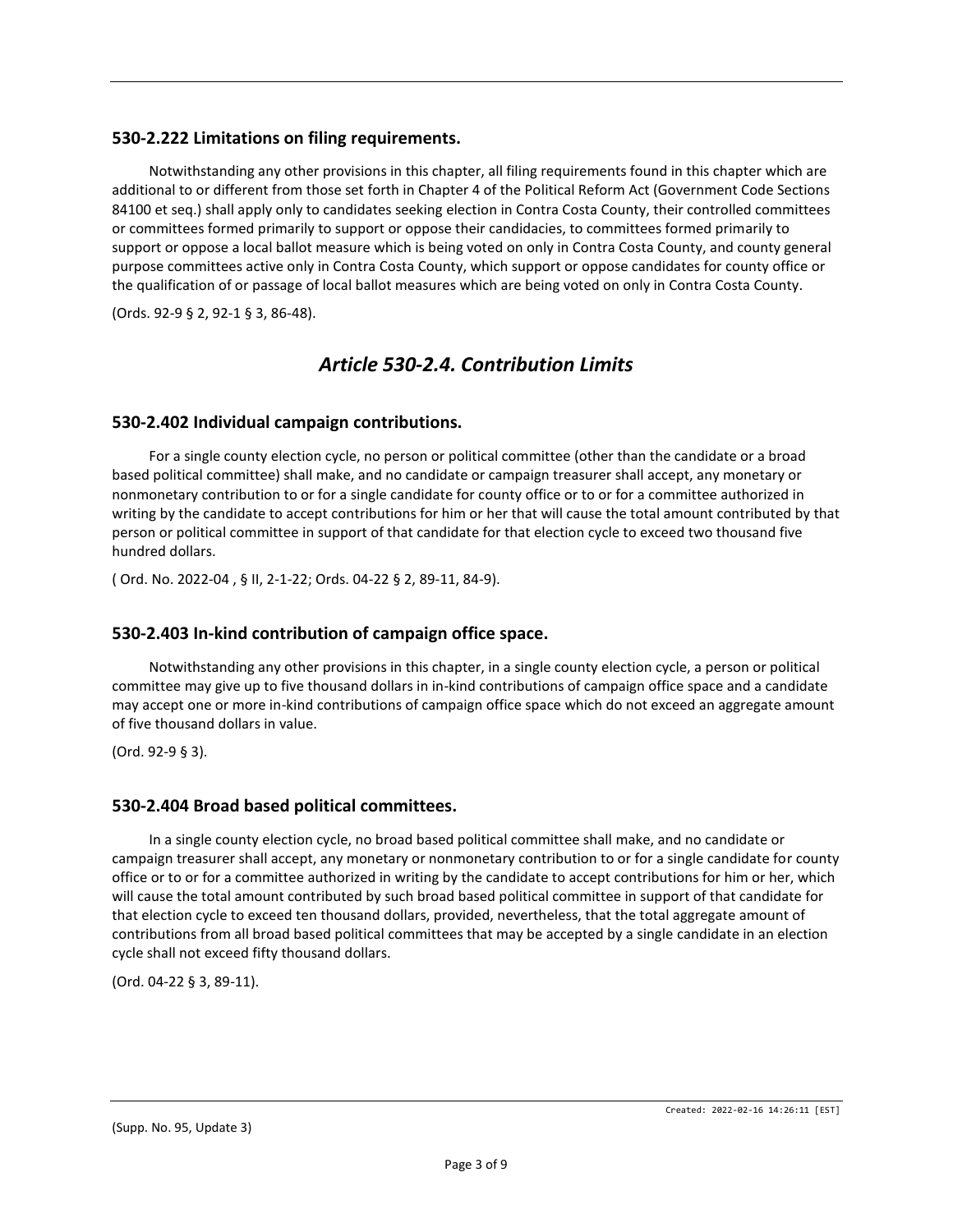# *Article 530-2.7. Supervisorial Campaigns*

### **530-2.702 Application.**

- (a) This article applies only to candidates for the office of county supervisor. Unless otherwise specified, "candidate" includes recall candidates. "Recall candidates" means those candidates who are running to replace an incumbent supervisor who is the subject of a ballot measure calling for his or her recall.
- (b) Ordinance Code Sections 530-2.402, 530-2.403, 530-2.404, 530-2.405 and 530-2.603 shall not apply to candidates for the office of county supervisor.
- (c) To the extent that there is any conflict between the provisions of this article and the other provisions of Chapter 530-2, the provisions of this article shall prevail as to campaigns for the office of county supervisor.

(Ords. 96-48 § 4; 95-8 § 3).

### **530-2.703 Individual campaign contributions.**

For a single county election cycle, no person or political committee (other than the candidate or a broad based political committee) shall make, and no candidate or campaign treasurer shall accept, any contribution to or for a single candidate for county supervisor or to or for a committee authorized in writing by the candidate to accept contributions to him or her that will cause the total amount contributed by that person or political committee in support of that candidate for that election cycle to exceed two thousand five hundred dollars, except as provided in Section 530-2.705(a) and Section 530-2.708(c) of this article.

( Ord. No. 2022-04 § III, 2-1-22; Ords. 2005-22 § 3, 99-40 § 3, 98-6, 96-48, 95-8).

### **530-2.704 Broad based political committee campaign contributions.**

For a single county election cycle, no broad based political committee shall make and no candidate or campaign treasurer shall accept, any contribution to or for a single candidate for county supervisor or to or for a committee authorized in writing by the candidate to accept contributions to him or her, which will cause the total amount contributed by such broad based political committee in support of that candidate for that election cycle to exceed five thousand dollars. For a single election cycle, the total aggregate amount of contributions from all broad based political committees which a candidate may accept shall not exceed forty thousand dollars, except as provided in Section 530-2.705(a) of this article.

(Ords. 2005-22 § 4, 99-40 § 4, 98-6, 96-48, 95-8).

### **530-2.705 Independent expenditures against candidate or on behalf of candidate's opponent.**

(a) For an election cycle, when the total cumulative expenditures of the committee or committees making independent expenditures opposing the candidate or supporting that candidate's opponent(s) equal seventy-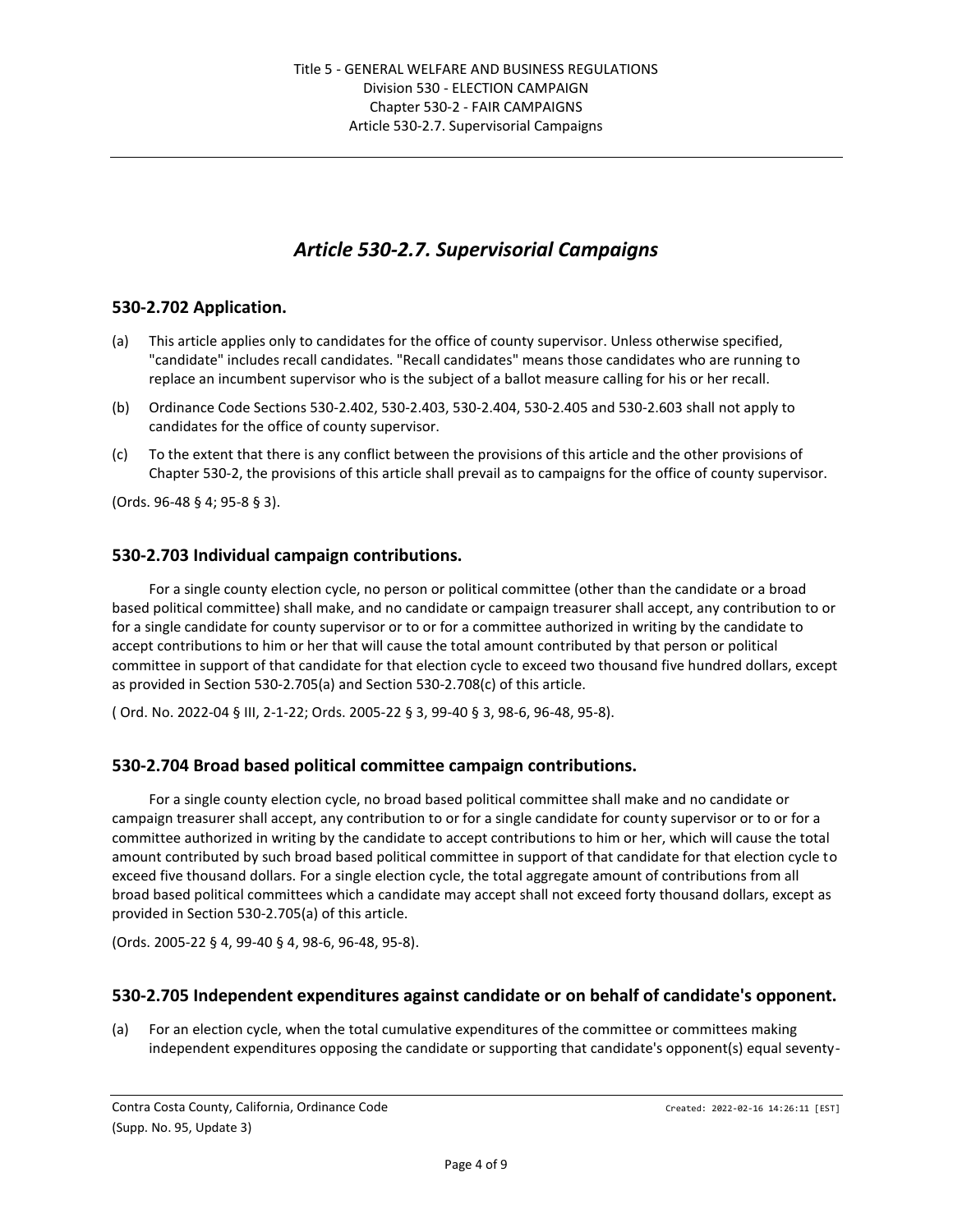five thousand dollars or more, the individual campaign contribution limit applicable to that candidate shall be increased to five thousand dollars and the aggregate amount that candidate can accept in contributions from all broad based political committees shall be increased to twice the amount in Section 530-2.704 of this article. To be eligible for the increases in contribution limits, the candidate must have received disclosures pursuant to subsection (c) of this section that show cumulative independent expenditures equal to seventyfive thousand dollars or more by the committee or committees in opposition to the candidate or in support of the candidate's opponent(s).

- (b) For an election cycle, when the total cumulative expenditures of the committee or committees making independent expenditures opposing the candidate or supporting that candidate's opponent(s) equal seventyfive thousand dollars or more, the limit on the amount the candidate can lend to his or her campaign shall be increased to an aggregate amount of fifty thousand dollars and the candidate shall be entitled to receive repayment of personal loans in the aggregate amount of fifty thousand dollars. To be eligible for the increases in the limits on personal loans and repayment of those loans, the candidate must have received disclosures pursuant to subsection (c) of this section that show cumulative independent expenditures equal to seventy-five thousand dollars or more by the independent expenditure committee or committees in opposition to the candidate or in support of the candidate's opponent(s).
- (c) Any committee that makes independent expenditures in support of or in opposition to any candidate for supervisorial office shall notify the county clerk-election division and all opponents running for the same seat, within twenty-four hours whenever the committee has made cumulative expenditures of five thousand dollars, ten thousand dollars, fifteen thousand dollars and so on in multiples of five thousand. A committee that makes independent expenditures in support of or in opposition to any candidate for supervisorial office shall also notify the county clerk-election division, the district attorney, and all opponents running for the same seat, within twenty-four hours whenever the committee has made cumulative expenditures equal to seventy-five thousand dollars.

(Ord. 2005-22 § 5).

### **530-2.706 Limitation on personal loans.**

For a single county election cycle, no candidate shall lend to his or her campaign or controlled committee any amount in excess of twenty-five thousand dollars, except as provided in Section 530-2.705(b).

(Ords. 2005-22 § 6, 99-40 § 5, 98-6, 96-48, 95-8).

## **530-2.708 Self funded candidates.**

- (a) Self Funded Candidate Defined. For purposes of this article, "self funded candidate" means a supervisorial candidate who makes loans and contributions of his or her personal funds to his or her campaign or campaign committee, in the aggregate amount of more than twenty-five thousand dollars. For purposes of this article "contributions from personal funds" means contributions from the candidate and his or her immediate family by blood or marriage. For purposes of this article "immediate family" means spouse, children, parents and siblings.
- (b) Statement of Intent to Self Fund. A candidate for a primary, general or recall election who intends to be a self funded candidate shall file with the county clerk-election division a statement signed under penalty of perjury which states that the candidate intends to self fund in an amount exceeding twenty-five thousand dollars. The candidate shall file the statement at the same time that the candidate files his or her declaration of candidacy.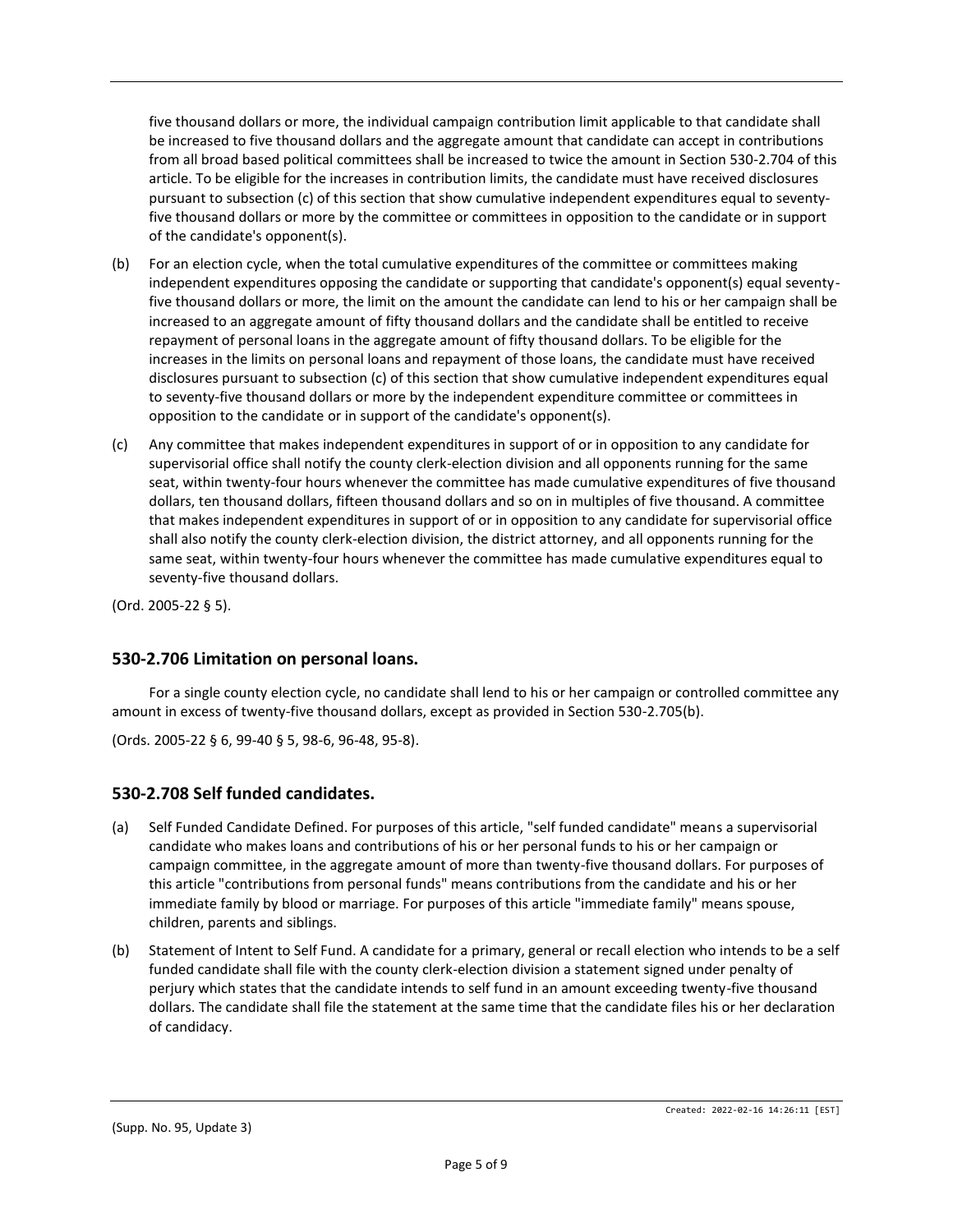(c) Individual Campaign Contribution Limit Increased for Opponent of Self Funded Candidate. For an election cycle, for a candidate who is not a self funded candidate, the amount of the individual campaign contribution limit shall be increased to five thousand dollars if: (1) the candidate's opponent(s) files a statement of intent to self fund in an amount exceeding twenty-five thousand dollars, or (2) if without filing such a statement, the opponent makes loans and contributions of his or her personal funds to his or her campaign or campaign committee, in the aggregate amount of more than twenty-five thousand dollars and makes expenditures exceeding twenty-five thousand dollars.

(Ords. 2005-22 § 7, 99-40 § 7, 98-6).

### **530-2.709 Loan of candidate's personal funds.**

If a supervisorial candidate makes loans and contributions of his or her personal funds to his or her campaign or campaign committee which in the aggregate exceed twenty-five thousand dollars once the candidate or his or her campaign committee has made expenditures exceeding twenty-five thousand dollars the amount loaned shall be deemed a contribution from the candidate to his or her campaign or campaign committee, and the candidate shall not be entitled to repayment of the monies loaned, except as provided in Section 530-2.705(b) of this title.

(Ords. 2005-22 § 8, 98-6 § 9).

### **530-2.802 Candidate and committee reports.**

- (a) Each candidate, each committee supporting or opposing a candidate for county office, each committee supporting or opposing a local ballot measure which is being voted on only in Contra Costa and each county general purpose committee which supports or opposes candidates for county office or local ballot measures being voted on only in Contra Costa County, shall file a campaign statement in the county clerk-election division office, on every date a statement is required by the Political Reform Act covering the same time period as the statement filed pursuant to state law and one additional statement. The additional statement shall be filed by twelve noon on the last Friday before the election covering the period between the previous statement filed and twelve midnight of the last Thursday before the election. The additional filing must be timely received by the filing officer and is not accomplished by deposit in the mail. This statement shall include, in addition to all matters required by this section, the same disclosures required for the last campaign statement before the election by the Political Reform Act.
- (b) Each committee supporting or opposing the qualification of a local ballot measure to be voted on only in Contra Costa County shall file in the county clerk-election division office a statement of organization and a campaign statement on every date such statements are required by the Political Reform Act covering the same time period as the statement filed pursuant to state law, and additional campaign statements on the fifth day after filing the statement of organization and the fifth day of every month thereafter until petitions are filed or the deadline for filing petitions, whichever is earlier. The closing date for the period covered by an additional campaign statement shall be five days prior to the deadline for filing the statement.
- (c) In addition to campaign statements, each candidate, each county general purpose committee, and each committee supporting or opposing a candidate for county office or the qualification or passage of a local ballot measure which is being voted on only in Contra Costa County, which makes independent expenditures for or against any candidate for county office or for or against the qualification of, or passage of any local ballot measure, shall file an independent expenditure report in the county clerk-election division office, on every date a report is required by the Political Reform Act covering the same time period as the report filed pursuant to state law, and one additional report. The additional report shall be filed by twelve noon on the last Friday before the election covering the period between the previous report filed and twelve midnight of the last Thursday before the election. This filing must be timely received by the filing officer and is not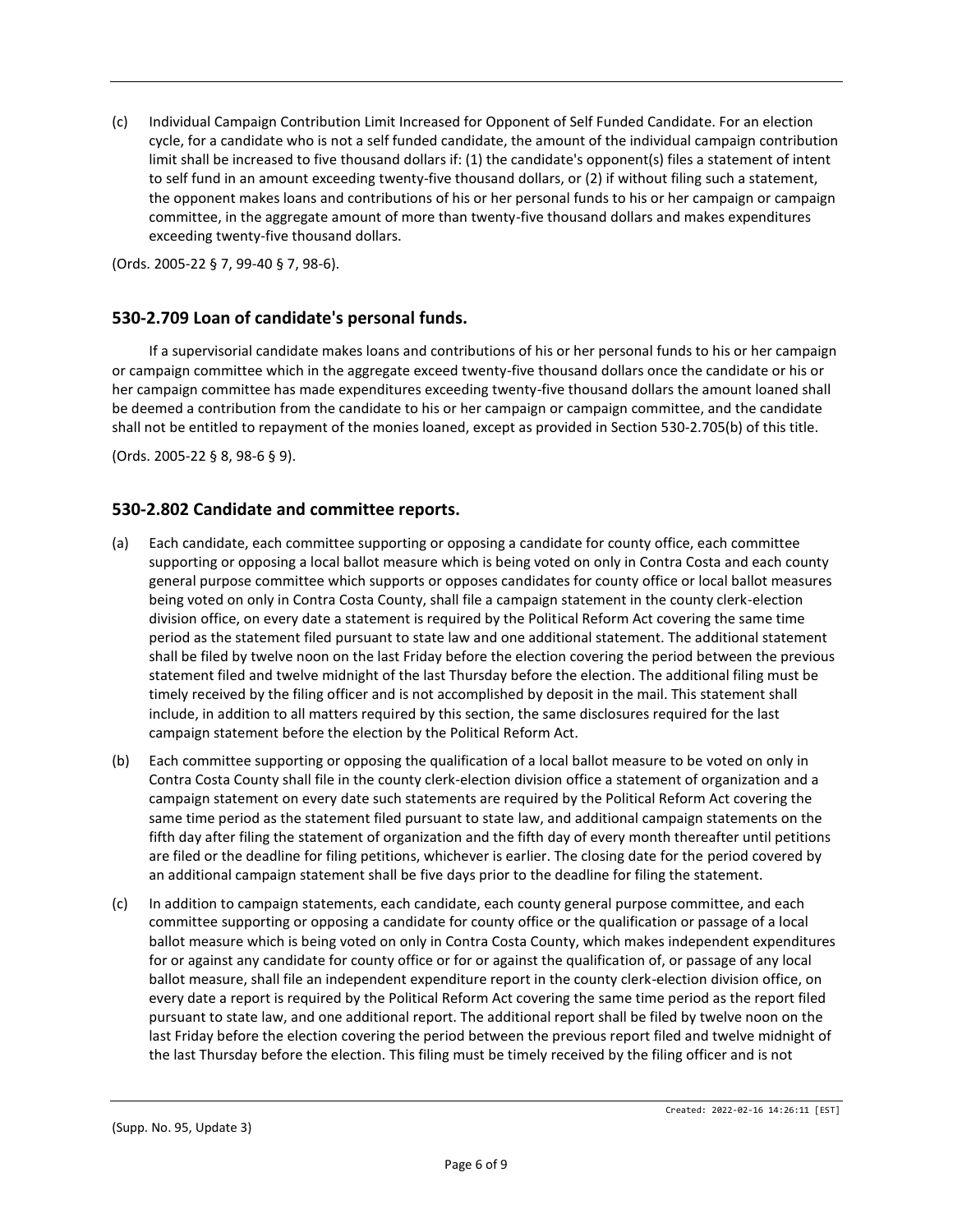accomplished by deposit in the mail. Each independent expenditure report shall contain the same disclosure required by Government Code Section 84203.5(b).

(Ords. 98-6 § 10, 95-8 § 4, 92-9 § 4, 92-1 § 4, 91-10, 84-14, 84-9).

### **530-2.804 Campaign statement.**

Each county campaign statement required to be filed by candidates for county office, county general purpose committees, committees supporting or opposing a candidate for county office, or committees supporting or opposing the qualification of, or passage of, a local ballot measure which is being voted on only in Contra Costa County shall contain:

- (1) If the cumulative amount of contributions for the election from a person is one hundred dollars or more and a contribution has been received from that person during the period covered by the campaign statement, the statement shall contain the same disclosures required by Government Code Section 84211.
- (2) The statement shall contain the same disclosures of expenditures required by Government Code Section 84211.
- (3) In the case of campaign statements filed by a committee, other than a candidate-controlled committee, the statement shall contain the full name, and street address of any person or persons who direct or control the contributions or expenditures made by the committee.
- (4) Candidates and committees need not duplicate any reports of contributions, loans or expenditures required by state law but may certify that reports made pursuant to this section are in addition to those made pursuant to state law.

(Ords. 2005-22 § 9, 98-6 § 11, 95-8 § 5, 92-9 § 5, 92-1 § 5, 91-10, 84-9).

### **530-2.806 Out-of-county committee reports.**

Committees domiciled outside this county which make independent expenditures or contributions for or against any candidate for county office, or for or against the qualification of, or passage of any local ballot measure which is being voted upon only in Contra Costa County shall file a report with the county clerk's elections division, in the time and manner required by Government Code Sections 84200 ff. and 530-2.804, subsection (6) for committees domiciled in this county which either support or oppose a candidate for county office or support or oppose a local ballot measure which is being voted on only in this county.

(Ords. 95-8 § 6, 92-1 § 6, 91-10, 84-9).

### **530-2.808 Online filing required.**

(a) Except as otherwise provided in this section, an elected officer, candidate, committee, or other person who is required to file a statement, report, or other document with the County Clerk — Elections Division pursuant to Chapter 4 of Title 9 of the Government Code, or pursuant to this chapter, shall file the statement, report, or other document with the County Clerk — Elections Division by using the online filing system designated by the County Clerk — Elections Division. The requirements of this section apply to the elected officer, candidate, committee, or other person until the person or committee files a termination statement in accordance with Government Code section 84214, or unless the person or committee is exempt from filing under subsection (b) of this section.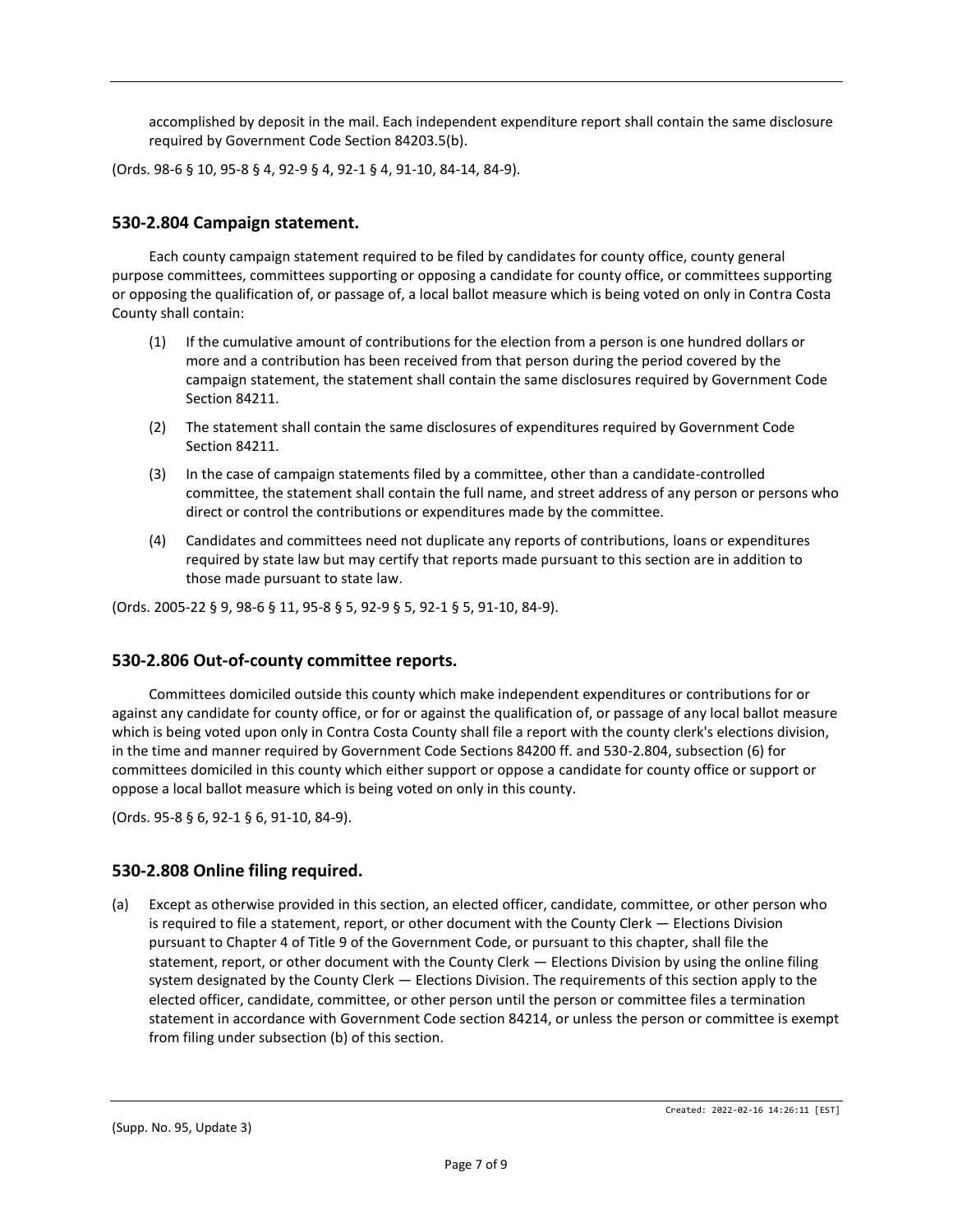(b) An elected officer, candidate, committee, or other person is not required to file online under this section in a calendar year if the person is not required to file a statement, report, or other document with the County Clerk — Elections Division pursuant to Chapter 4 of Title 9 of the Government Code, or pursuant to this chapter, in that calendar year.

(Ord. No. 2016-05, § III, 3-15-16)

# *Article 530-2.9. Campaign Advertising Disclosure*

### **530-2.902 Disclosure of contributors to independent expenditure committees.**

- (a) Any committee that makes, during the calendar year in which the election is held, more than one thousand dollars in independent expenditures for or against a candidate for county office or more than five thousand dollars in independent expenditures for or against the qualification, or passage, of a local ballot measure being voted on only in this county shall list the following information in a clear and legible manner on the bottom one-third of the front page of any mass mailing (delivered to residences by any means including hand delivery) by the committee in the election for which the independent expenditures were made.
	- (1) The names and occupations of individuals and the names and business interests of nonindividuals, of the five largest contributors to the committee during the twelve months immediately preceding the date of distribution of the mass mailing, listed in order of the amount of contributions. If two or more of the largest contributors have contributed the same amount, they shall be listed according to chronological sequence of contribution. The disclosure shall read: "Major funding by: (name and occupation or business interest)." In the case of contributions from committees, the disclosure shall read: "Major funding by: (name of committee); Expenditures directed by: (name and occupation or business interest of persons or nonindividuals who direct or control the expenditures of the committee)"; and
	- (2) If the committee has received at least one-third of its total contributions during the twelve months immediately preceding the date of distribution of the mass mailing from large out-of-county contributor(s), the whole top one-third of the disclosure shall state "Major funding from large out-ofcounty contributors." "Large out-of-county contributors" mean those contributors (a) who either are not residents of the county or do not have a principal place of business in the county and (b) whose cumulative contributions to the committee are one hundred dollars or more for the twelve-month period immediately preceding the date of distribution of the mass mailing.
- (b) When making the disclosures required in subsection (a)(1), the committee must use the same type size for all words in that disclosure. When making the disclosures required in subsection (a)(2), the committee must use the same type size for all words in that disclosure. The left and right and top and bottom margins of the disclosures shall not exceed one-half-inch. The space between lines of type shall not be more than one-half of the type size. The committee must list each contributor on a new line. The committee shall use the bottom one-third of the front page of the mass mailing solely for the purpose of making the disclosure required in subsection (a).
- (c) For purposes of this section "front page" shall mean the envelope, page, or panel where the address is, or in the case of unaddressed items, any outside panel.
- (d) This section does not apply to communications from an organization to its members.

(Ords. 2000-17 § 2, 98-6, 95-8).

(Supp. No. 95, Update 3)